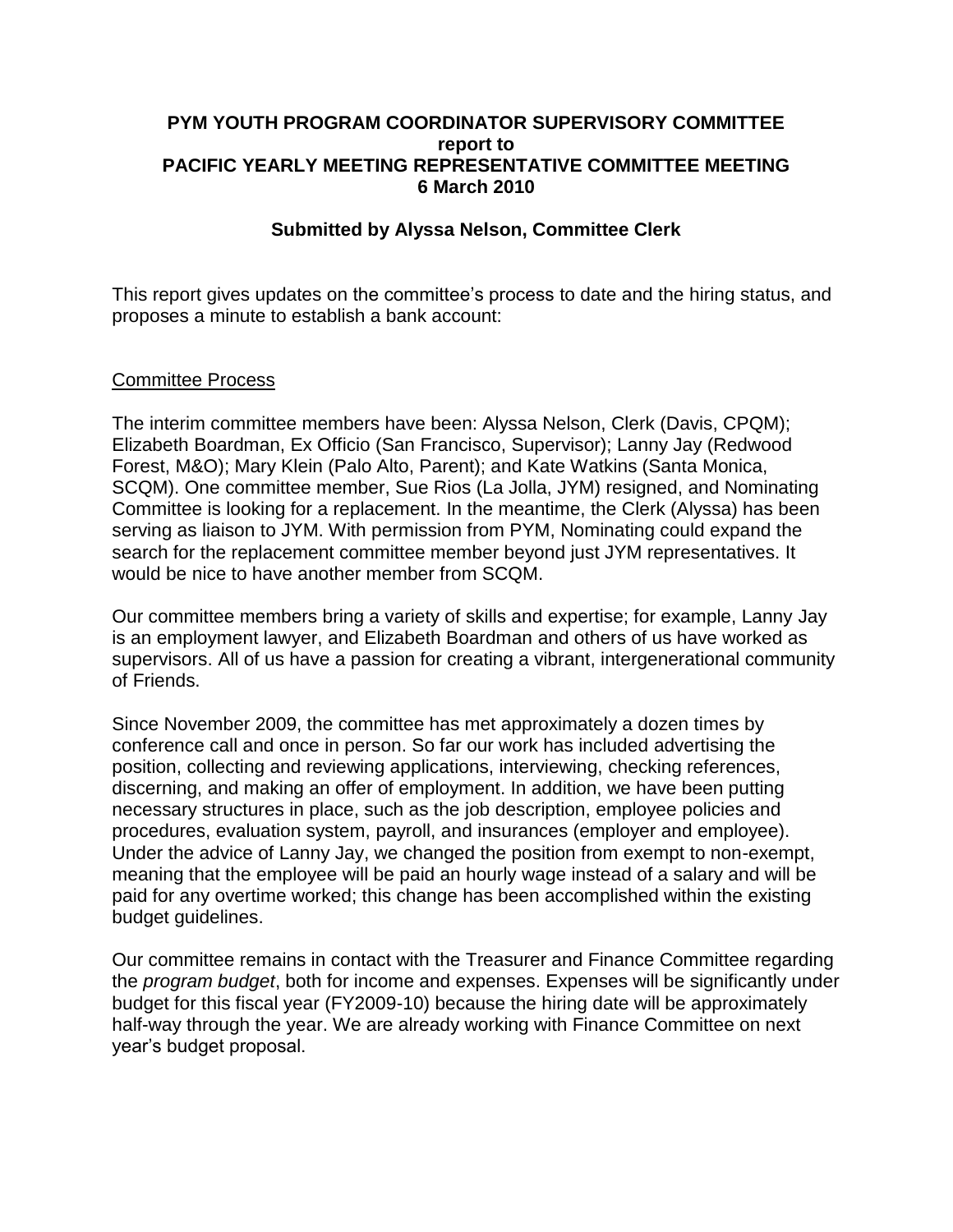We requested an augmentation of \$400.00 to our *committee budget* for travel and conference calls not included in the budget approved at PYM Annual Session 2009.

# Hiring

We received 13 applications and interviewed 3 applicants. A number of teens and young adults helped review applications, and 3 teens participated in the interviews and discernment: Laura Adair (Central Coast, JYM M&O), Rebekah Percy (La Jolla), and Emily Walden (Central Coast, JYM Co-Clerk).

We are pleased to announce that we have made an employment offer to Friend Sarah Beutel. Sarah comes to us from Intermountain Yearly Meeting (IMYM), where she is a member of Mountain View Monthly Meeting in Denver and the clerk of the IMYM Young Adult Friends. Working with youth has been a running theme in Sarah's life wherever she has been: a juvenile detention center in Ohio, a school in Kenya, a youth center in Los Angeles, her Monthly Meeting, and, most recently, high schools in Denver. For the past four years, Sarah has been working in the field of community organizing, helping faith and school communities build relationships in order to make positive social change. In this work, her particular passion was creating space for authentic youth voice in the organizing process and facilitating youth-adult partnerships. She graduated from the University of Denver with Masters Degrees in International Development and Community Leadership.

One of the other many qualities that made Sarah an appealing candidate is her deep experience in and understanding of how issues of power and privilege affect certain groups of people disparately, such as age and ageism. Sarah is excited to collaborate with Vanessa Julye from FGC in Vanessa's support to PYM as we explore race and racism among us, and the interconnections among different forms of power and privilege as they affect Friends and beyond. In her application, Sarah wrote,

"My employment in an inter-faith environment working with youth and adults for the past four years has taught me a great deal about building bridges within communities of diverse ages and backgrounds. Through trainings, retreats and public meetings, I have supported youth in personal development and using their voices to shape their environments. Over time, I have seen our organization move from token youth involvement to authentic youth participation in powerful social justice campaigns."

With the support of her clearness committee, Sarah has accepted our offer and expresses great excitement about following her leading to serve in this ministry. A formal offer letter will be completed soon, pending clarity on a few items. It is intended that Sarah will start part time in April, and then full time at the beginning of May, once she has relocated to California. One of her first tasks will be to start meeting with a variety of Friends throughout PYM; if Friends have suggestions for whom Sarah should